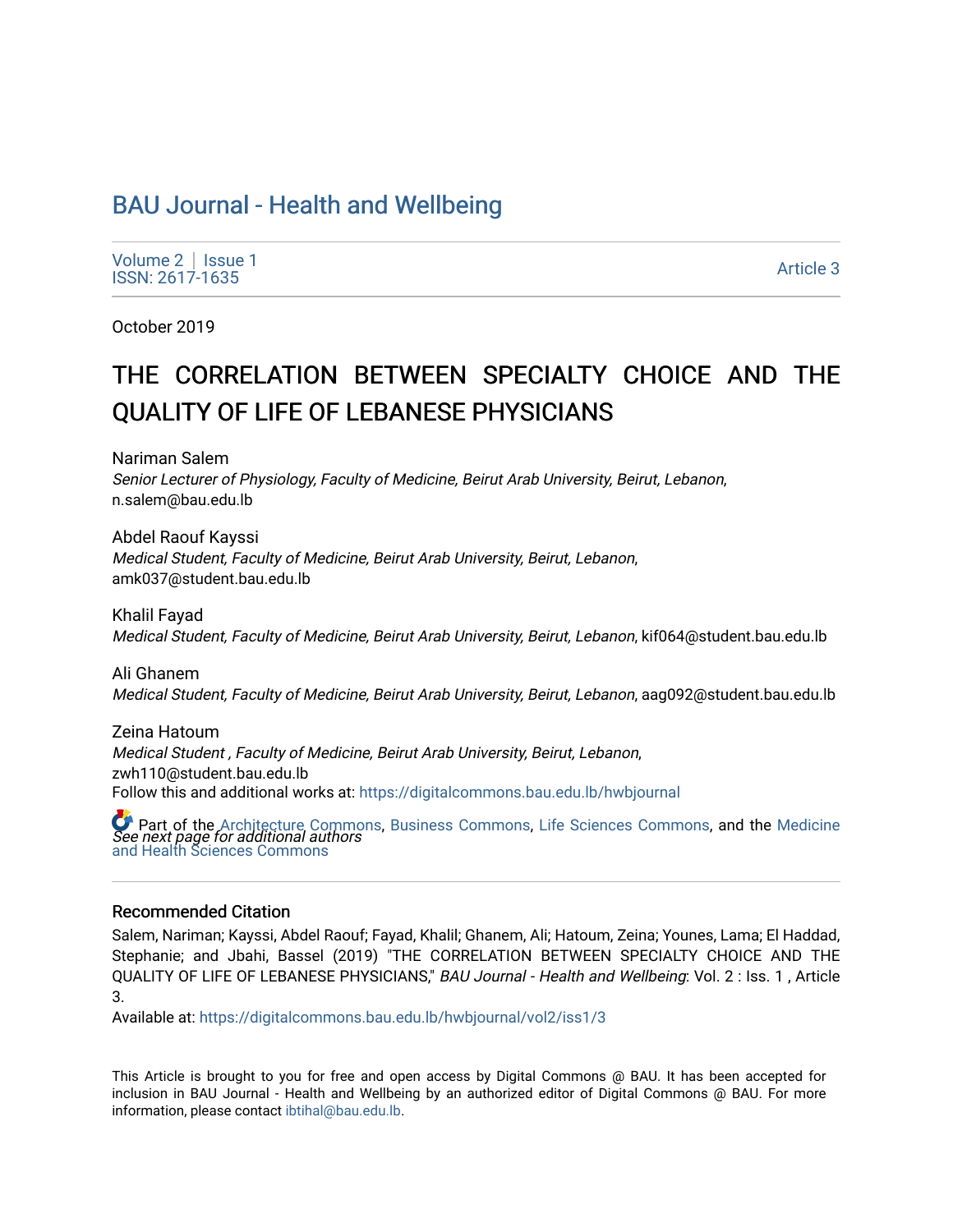# THE CORRELATION BETWEEN SPECIALTY CHOICE AND THE QUALITY OF LIFE OF LEBANESE PHYSICIANS

# **Abstract**

Doctors suffer a stressful life and are less satisfied than individuals in other careers. A trend has been observed among medical students in USA showing a change of specialty choice to alleviate their quality of life. Even though most medical students choose their career path based on the field they are most pleased with, it sounds reasonable to get an idea about the quality of life in the specialty they will elect to do. The objective of this study is to evaluate the correlation between specialty choice and the quality of life of Lebanese physicians, to see which specialties have the most favorable quality of life and present their personal level of satisfaction regarding their lifestyle. This study conducted an anonymous modified short form survey (SF-36) questionnaire and some demographic data among Lebanese physicians practicing in Lebanon. Data was collected via emails using Lime Survey then entered and analyzed on SPSS software version 23.1. P value less than 0.05 was considered significant. 470 complete responses were retrieved in this research by email via Lime Survey. Specialty choice had a significant effect only on three scales; physical functioning (p < .001), social functioning (p < .001) and role limitations due to emotional problems  $(p = .25)$ , with no significant effect on energy and fatigue, emotional well-being, role limitations due to physical health, general health and pain. It was also found that specialty had significant effect on personal satisfaction (p =.016). The study concluded that Lebanese physicians who practice laboratory medicine, family medicine, and pathology specialties having the most favorable quality of life based on the scales assessed in the SF-36 and that those practicing pediatrics had lower levels of personal satisfaction compared to those with pathology specialty.

# Keywords

Lifestyle, Lebanese physicians, Satisfaction, Lebanon, SF-36

# Authors

Nariman Salem, Abdel Raouf Kayssi, Khalil Fayad, Ali Ghanem, Zeina Hatoum, Lama Younes, Stephanie El Haddad, and Bassel Jbahi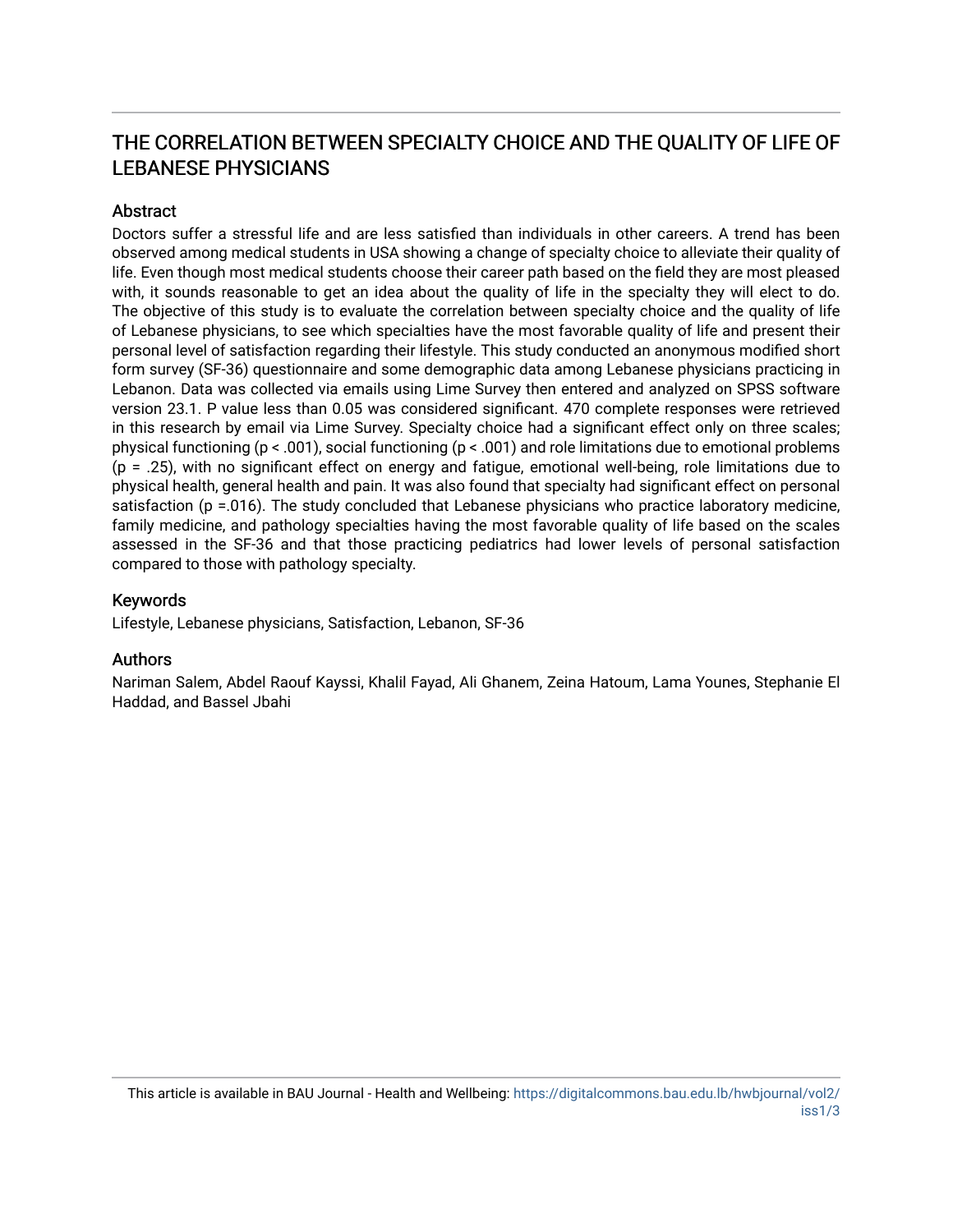#### **1. INTRODUCTION**

Specialty choice is one of the toughest decisions that a medical student has to take by the end of his undergraduate years since it determines their career fate and reflects their personality and general satisfaction. Based on studies conducted in the United States of America (USA), a trend has been observed among medical students showing a change of specialty predilection mainly owing to a controllable lifestyle. Indeed, French and American medical students are losing interest in specialties with uncontrollable lifestyle that include family medicine, obstetrics/gynecology, pediatrics internal medicine, and surgical specialties (De Souza et al, 2015). In fact, when the physician has a healthy lifestyle, he will not only be satisfied with his career choice, but it will also have a direct impact on the physician's advice to his patients regarding their lifestyle (Cornuz et al, 2000; Bazargan et al, 2009). Doctors suffer a stressful life and are less satisfied than individuals in other careers; in fact, a Chinese study showed that physicians have the most job burnouts and are thus more prone to stress (Wu et al, 2008). The main causes of stress are mainly reduced to four that include the job's necessitations and practice administration, how much they trespass the boundaries set between the physicians' personal life and work, what the patients expect from the physicians and the constant interruption at work and home (Cooper, 1989). The higher the workload that the physicians have, the higher the level of stress is; however, an increase in workload will also lead to an increase in the feeling of personal accomplishment (Deary, 1996).

In the USA, some pillars have categorized medical specialties into controllable (radiology) and uncontrollable lifestyles (obstetrics). Several studies conducted among medical students and physicians in the USA, revealed that one of the main factors behind selecting a suitable specialty is whether it comprises a controllable lifestyle (Dorsey et el, 2005; Schwartz et al, 1989; Dorsey et al, 2003; Fincher, 2004; Hauer et al, 2008). In another example, Canadian medical students expressed their interest in family medicine based on several factors; one of which was the medical and social lifestyle (Wright et al, 2004). Students seeking for general surgery specialty (GS) were satisfied with their lifestyle needs (Minor, Poenaru, Park, 2003), while another study showed that workload, duration of practice, reputation, salary, and the gratification of practice didn't associate with the specialty choice. Internationally, many papers have studied the specialty preference, in fact, a study conducted in the USA provided and proved that the R.O.A.D specialties (radiology, ophthalmology, anesthesia, and dermatology) were the best specialties regarding lifestyle according to fourth year USA medical students with a military service obligation (Dezee et al, 2013). The Canadian trend is not far from the American one, in fact a study based on the Canadian Residency Matching Service database found that surgical specialties, especially general surgery, were not being picked by medical students mainly due to the long working hours and the difficult lifestyle during residency (Marschall & Karimuddi, 2003).

On the other hand, internal medicine, surgery and general practice were the three most chosen medical careers in New Zealand (Zarkovic, Child, Naden, 2006) whereas the choice of general practice in Brazil is decreasing (Akl et al, 2011).

In 2012, Akl, E. A., El-Asmar, K., Maroun, N., Khater-Menassa. et al., conducted a research to assess the economic aspects as well as the extent of contentment of doctors working in Lebanon. It showed that almost half of them barely gain US \$2000 each month, besides that, less than 50% are not pleased with their profession (Ware, Gandek, 1998).

To our knowledge, little was found about using an objective scale such as the Short Form 36 (SF-36) to assess the lifestyle quality of Lebanese physicians. This research used the SF- 36 health survey which is one with multiple and various purposes. This short form health survey provides an eight-scale profile of scores (physical functioning, role limitation due to physical health, bodily pain and general health, energy and fatigue, role limitation due to emotional problems, social functioning and emotional wellbeing) and is generally composed of 36 questions which serve in giving a summary of an individual's physical and mental statuses. A series of 7 questions were added to the SF-36 to encompass demographic characteristics of the recruited participants (Xu, Renick, 2016). The novelty of this research is that it evaluates the lifestyle of the Lebanese physicians in their chosen specialty and reflects the specialties with the least hectic lifestyle.

This will help medical students to have a clear idea about the lifestyle they will face in each specialty they will later on chose.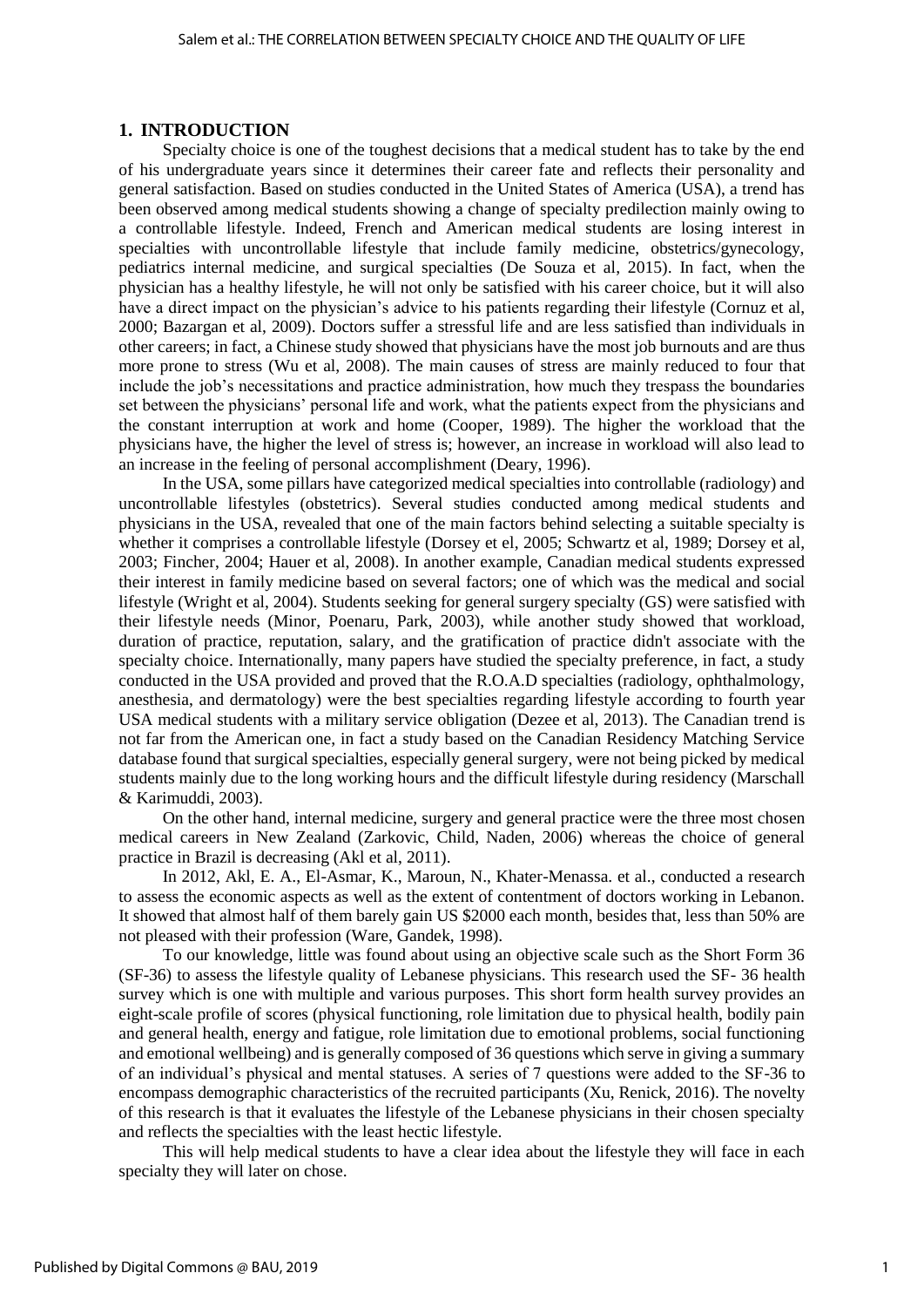#### **2. METHODOLOGY**

This research is a descriptive cross-sectional study involving Lebanese Physicians practicing medicine in Lebanon that assesses the impact of specialty choice on their lifestyle. The study was conducted over a period of one year from April 2017 till April 2018 after receiving the Institutional Review Board (IRB) approval (code: 2017H-0059-M-R-0227) at Beirut Arab University.

The population consisted of Lebanese Physicians registered in the Lebanese Orders of Physicians in Beirut and Tripoli comprising 13468 Lebanese Physician. Lebanese physicians practicing outside Lebanon and medical interns were excluded from this study. To reflect the target population, an optimal sample size of 374 practitioner was needed based on an online sample size calculator. A P-value less than 0.05 was considered significant. Simple random sampling was applied. Responders were recruited by emailing them personally. Email addresses were gathered from the Lebanese Orders of Physicians in Beirut and Tripoli and official websites of hospitals and specialty associations in Lebanon. Email duplicates were checked and eliminated.

In January 2018, a total of 7580 emails were sent to the physicians using the online software Lime Survey version 2.73.1. It was followed by two reminders separated by an interval of ten days each. Participation was voluntary and completely anonymous. Participants had the choice of opting out at any stage. The email included an attached consent form and links directing them to either an English or Arabic version of the questionnaire. The informed consent form contained details about the survey purpose, benefits, risks and confidentiality of participant data. It also included information about the principle investigator and co-investigators in case the participant had any questions regarding the study.

The questionnaire covers some demographic factors (age, gender, place of birth, working place), a direct question about lifestyle satisfaction, and a 36-item short form health survey; SF36 version 1.0. SF36, which is an internationally validated questionnaire, assesses lifestyle according to eight concepts: physical functioning, role limitation due to physical health problems, role limitation due to emotional problems, energy/fatigue, emotional well-being, social functioning, pain, and general health perception. SF 36 scoring manual guided the evaluation of these eight domains.

In short, each item received a score from 0 to 100 with a higher score signifying a more favorable health state. A total of 792 responses were received reflecting a response rate of 10.45%. Out of these responses 470 were complete (59.34%) and 322 were only partially completed (40.65%). Incomplete responses were excluded in the study.

Specialties were grouped into eight categories: Surgery, family medicine, laboratory medicine, pathology, radiology, pediatrics, obstetrics and gynecology, pediatrics (included pediatrics and neonatology), and internal medicine (included allergy, cardiology, dermatology, emergency medicine, endocrinology, gastroenterology, general medicine, geriatrics, hematology and oncology, infectious diseases, internal medicine, nephrology, neurology, psychiatry, pulmonology, and rheumatology). Data entry and analysis were accomplished using the SPSS software version 23.1. Data was analyzed using the ANOVA F-Welch test, with a Follow-up Games-Howell post hoc test.

#### **3. RESULTS**

#### **3.1. Demographic Characteristics**

The number of participants that were invited to complete this study was  $N = 7580$  participants. The number of participants who attempted to complete the study was  $N = 792$ . Out of those who attempted to complete the study,  $N = 470$  participants had completed responses while  $N = 322$  did not have any registered answers. As such, the final sample of the study was  $N = 470$  participants (N  $= 291$  males and N  $= 179$  females). The age of participants ranged between 24 and 80 with mean age  $(M = 40.61, SD = 12.63).$ 

Regarding the place of birth, around one third of participants were born in Beirut (32.3%) followed by Mount Lebanon (17.4%) and Tripoli (10.4%). The rest of participants were born in Kesrwen-Jbeil (8.1%), South Lebanon (7.9%), Bekaa (5.7%), Akkar (3.6%), Baalback-Hermel (2.1%) and Nabatieh (1.9%). It is noteworthy that 10.4% of participants were born abroad. Regarding the working place of participants, around half of participants worked in Beirut (55.5%), followed by Mount Lebanon (16.0%) and Tripoli (10.0%). The rest of participants worked in South Lebanon (6.8%), Kesrwen- Jbeil (5.5%), Bekaa (2.6%), Akkar (1.7%), Nabatieh (1.3%) and Baalback- Hermel (0.6%). Regarding the specialty of participants, around one third of participants were specialized in Internal Medicine (34.1%) followed by Surgery (31.6%) and Pediatrics (14.3%). The rest of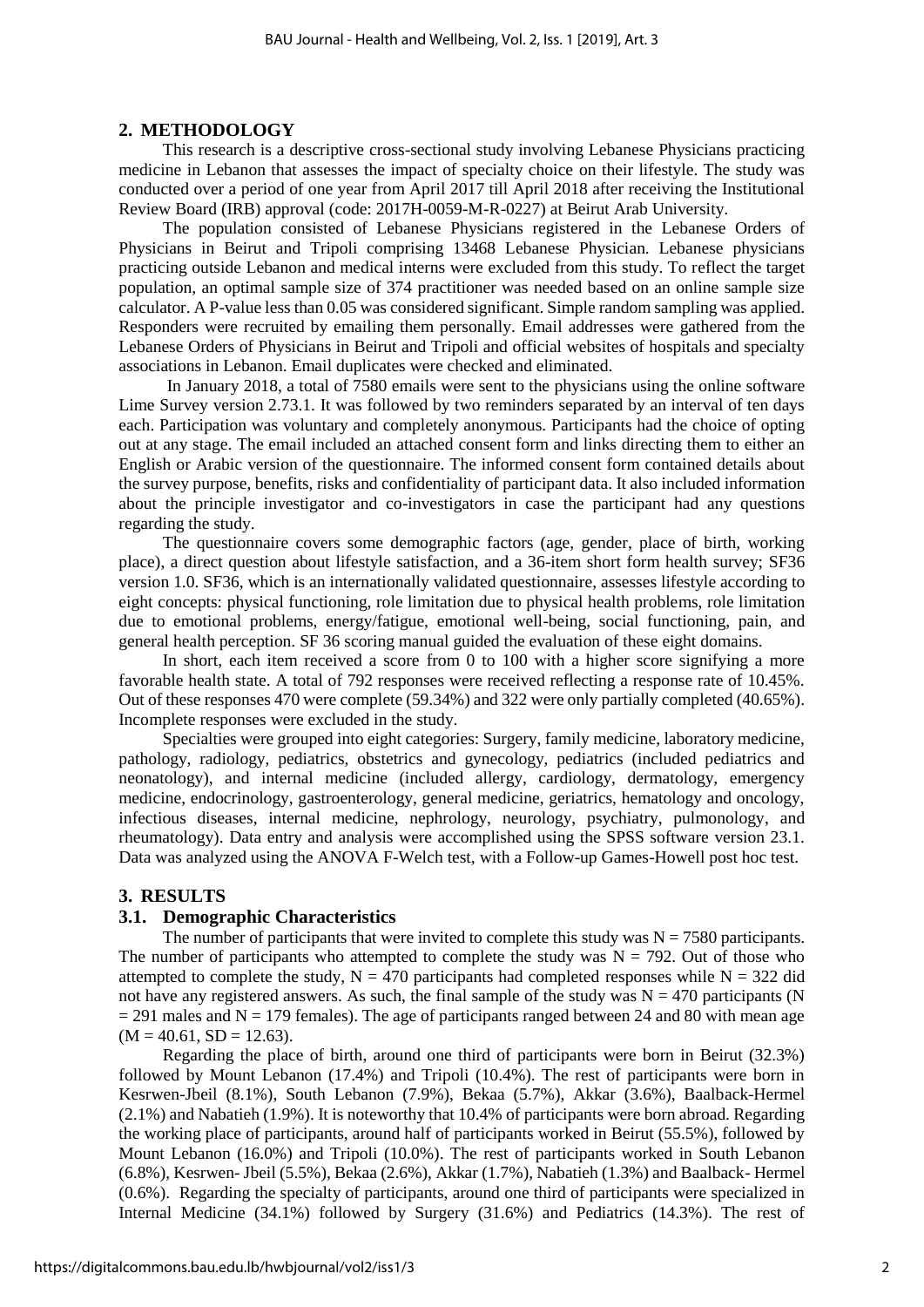participants were specialized in Obstetrics and Gynecology (8.1%), Family Medicine (6.0%), Laboratory Medicine (1.1%), Pathology (1.5%) and Radiology (3.4%).

# **3.2. Analysis**

Table 1 depicts the ranges, means and standard deviations of the eight subscales. On average, participants had favorable health states with high levels of physical functioning ( $M = 87.45$ ,  $SD =$ 17.20), energy and fatigue (*M* = 60.44, *SD* = 20.87), emotional wellbeing (*M* = 66.33, *SD* = 19.95), social functioning ( $M = 72.71$ ,  $SD = 25.56$ ) and low levels of role limitations due to physical health  $(M = 80.53, SD = 33.75)$ , role limitations due to emotional problems  $(M = 74.89, SD = 38.55)$ , general health pain ( $M = 67.34$ ,  $SD = 19.48$ ) and pain ( $M = 78.04$ ,  $SD = 20.17$ ).

Table 1: Ranges, means, and standard deviations of the SF-36 eight scales in participants Reference: Authors and statistician

|                                               | N   | Minimum | Maximum | Mean  | Std. Deviation |
|-----------------------------------------------|-----|---------|---------|-------|----------------|
| <b>Physical Functioning</b>                   | 470 | .00     | 100.00  | 87.45 | 17.20          |
| <b>Role Limitations Physical Health</b>       | 470 | .00     | 100.00  | 80.53 | 33.75          |
| Role limitations due to Emotional<br>Problems | 470 | .00     | 100.00  | 74.89 | 38.55          |
| Energy-Fatigue                                | 470 | 5.00    | 100.00  | 60.44 | 20.87          |
| <b>Emotional Wellbeing</b>                    | 470 | 4.00    | 100.00  | 66.33 | 19.95          |
| Social Functioning                            | 470 | .00     | 100.00  | 72.71 | 25.46          |
| Pain                                          | 470 | .00.    | 100.00  | 78.04 | 20.17          |
| General Health                                | 470 | 10.00   | 100.00  | 67.34 | 19.48          |

# 3.3.1.Effect of Specialty on Physical Functioning

The homogeneity of variance test revealed that the variances of physical functioning were significantly different across the various specialties;  $F(7, 461) = 5.12$ ,  $p < .001$ , indicating that the homogeneity of variance assumption was not met. Since the homogeneity of variance was not met, as such an ANOVA F-Welch test was conducted to study the effect of specialty on physical functioning. The results revealed that there was a significant effect of specialty on physical functioning; F-Welch  $(7, 49.69) = 8.28$ , p < .001; (see Table 2). Follow-up Games-Howell post hoc test was conducted to explore the differences on physical functioning across the eight specialty groups. The results revealed that participants with family medicine  $(M = 93.39, SE = 13.68)$  specialty had higher levels of physical functioning compared to those with pediatrics specialty ( $M = 81.42$ , SE  $= 23.24$ ); [Mean Difference  $= 11.97$ , SE  $= 3.84$ , p  $= .049$ , 95%CI (0.03, 23.92)]. The results also revealed that participants with laboratory medicine specialty  $(M = 98.00, SE = 2.74)$  had higher levels of physical functioning compared to participants with internal medicine specialty ( $M = 88.41$ ,  $SE =$ 15.80), participants with surgery specialty ( $M = 87.70$ ,  $SE = 16.87$ ), participants with pediatrics specialty ( $M = 81.42$ ,  $SE = 23.24$ ), participants with obstetrics and gynecology specialty ( $M = 86.18$ ,  $SE = 16.17$ ) and participants with radiology specialty ( $M = 86.25$ ,  $SE = 10.88$ ) with [Mean Difference  $= 9.59$ , SE = 1.75, p = .001, 95%CI (3.55, 15.64)], [Mean Difference = 10.30, SE = 1.85, p < .000, 95%CI (4.06, 16.54)], [Mean Difference = 16.58, SE = 3.09, p = .000, 95%CI (6.87, 26.30)], [Mean Difference = 11.82,  $SE = 2.89$ , p = .005, 95%CI (2.54, 21.10)], [Mean Difference = 11.75,  $SE = 2.98$ ,  $p = .016, 95\%$ CI (1.63, 21.87)] respectively. There were no other significant differences across the eight specialties on physical functioning.

Table 2: Analysis of Variance- Differences on Physical Functioning among various specialties

| Reference: Authors and statistician |     |                 |        |      |  |
|-------------------------------------|-----|-----------------|--------|------|--|
|                                     | Df1 | Df <sub>2</sub> | F-test | Sig  |  |
|                                     |     |                 |        |      |  |
| <b>Physical Functioning</b>         |     | 49.69           | 8.28   | .001 |  |

3.3.2.Effect of specialty on role limitations due to physical health

The homogeneity of variance test revealed that the variances of role limitations due to physical health were significantly different across the various specialties;  $F(7, 461) = 3.77$ ,  $p = .001$ , indicating that the homogeneity of variance assumption was not met. Since the homogeneity of variance was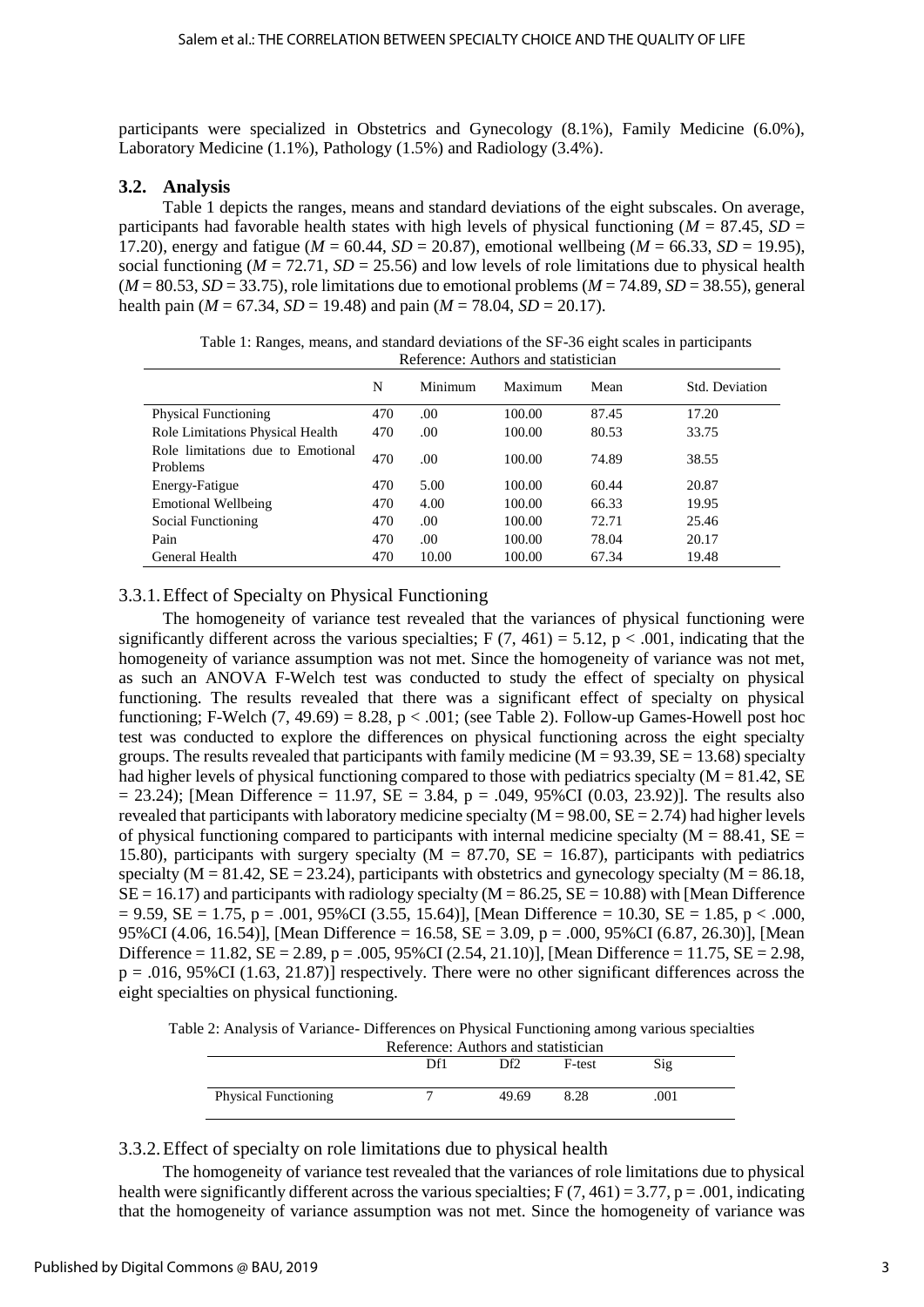not met, as such an ANOVA F-Welch test was conducted to study the effect of specialty on role limitations due to physical health. The results revealed that there was no significant effect of specialty on role limitations due to physical health; F-Welch  $(7, 38.79) = 1.77$ ,  $p = .12$ , ns; see Table 3.

Table 3: Analysis of Variance- Differences on role limitations due to Physical health among various specialties

| Reference: Authors and statistician |  |  |
|-------------------------------------|--|--|
|                                     |  |  |

|                                            | Df1 | Df2   | F-test | Sig |
|--------------------------------------------|-----|-------|--------|-----|
| Role Limitations due to Physical<br>Health |     | 38.79 |        |     |

3.3.3.Effect of specialty on role limitations due to emotional problems

The homogeneity of variance test revealed that the variances of role limitations due to emotional problems were significantly different across the various specialties; F (7, 461) = 3.63, p = .001, indicating that the homogeneity of variance assumption was not met. ANOVA F-test was conducted to study the effect of specialty on role limitations due to emotional problems. The results revealed that there was no significant effect of specialty on role limitations due to emotional problems;  $F(7,461) = 1.30$ ,  $p = .25$ , ns; see Table 4.

Although the results of the ANOVA F-test were not significant, follow-up Games-Howell post hoc test was conducted to explore the differences on role limitations due to emotional problems across the eight specialty groups. The results revealed that participants with Pathology specialty ( $M =$ 100.00,  $SE = 0.00$ ) had lower levels of role limitations due to emotional problems compared to participants with internal medicine specialty ( $M = 88.41$ ,  $SE = 15.80$ ), participants with surgery specialty ( $M = 87.70$ ,  $SE = 16.87$ ), participants with pediatrics specialty ( $M = 81.42$ ,  $SE = 23.24$ ), participants with obstetrics and gynecology specialty( $M = 86.18$ ,  $SE = 16.17$ ) and participants with family medicine specialty( $M = 86.25$ ,  $SE = 10.88$ ) with [Mean Difference = 24.17,  $SE = 2.97$ , p < .001,  $95\%$ CI (15.05, 33.29)], [Mean Difference = 23.20, SE = 3.17, p < .000,  $95\%$ CI (13.44, 32.96)], [Mean Difference = 30.35,  $SE = 4.95$ ,  $p < .001$ , 95%CI (14.86, 45.84)], [Mean Difference = 36.84,  $SE = 6.86$ ,  $p < .001$ , 95%CI (14.81, 58.87)], [Mean Difference = 25.00,  $SE = 6.99$ ,  $p = .025$ , 95%CI (2.07, 47.93)] respectively. There were no other significant differences across the eight specialties on role limitations due to emotional problems.

Table 4: Analysis of Variance- Differences on role limitations due to emotional problems among various specialties

| ----------<br>Reference: Authors and statistician |     |                 |        |                |  |
|---------------------------------------------------|-----|-----------------|--------|----------------|--|
|                                                   | Df1 | Df <sub>2</sub> | F-test | $\mathrm{Sig}$ |  |
| Role Limitations due to Emotional 7               |     | 461             | 1.30   | .25            |  |
| Problems                                          |     |                 |        |                |  |

# 3.3.4.Effect of specialty on energy-fatigue

The homogeneity of variance test revealed that the variances of energy-fatigue were not significantly different across the various specialties; F  $(7, 461) = 0.40$ , p = .91, indicating that the homogeneity of variance assumption was met. Since the homogeneity of variance was met, as such an ANOVA F-test was conducted to study the effect of specialty on energy-fatigue. The results revealed that there was no significant effect of specialty on energy-fatigue;  $F(7, 461) = 0.68$ ,  $p = .69$ , ns; see Table 5.

> Table 5: Analysis of Variance- Differences on Energy-fatigue among various specialties Reference: Authors and statistician

|                       | Df1          | Df <sub>2</sub> | F-test | Sig  |
|-----------------------|--------------|-----------------|--------|------|
| <b>Energy Fatigue</b> | $\mathbf{r}$ | 461             | 0.68   | .691 |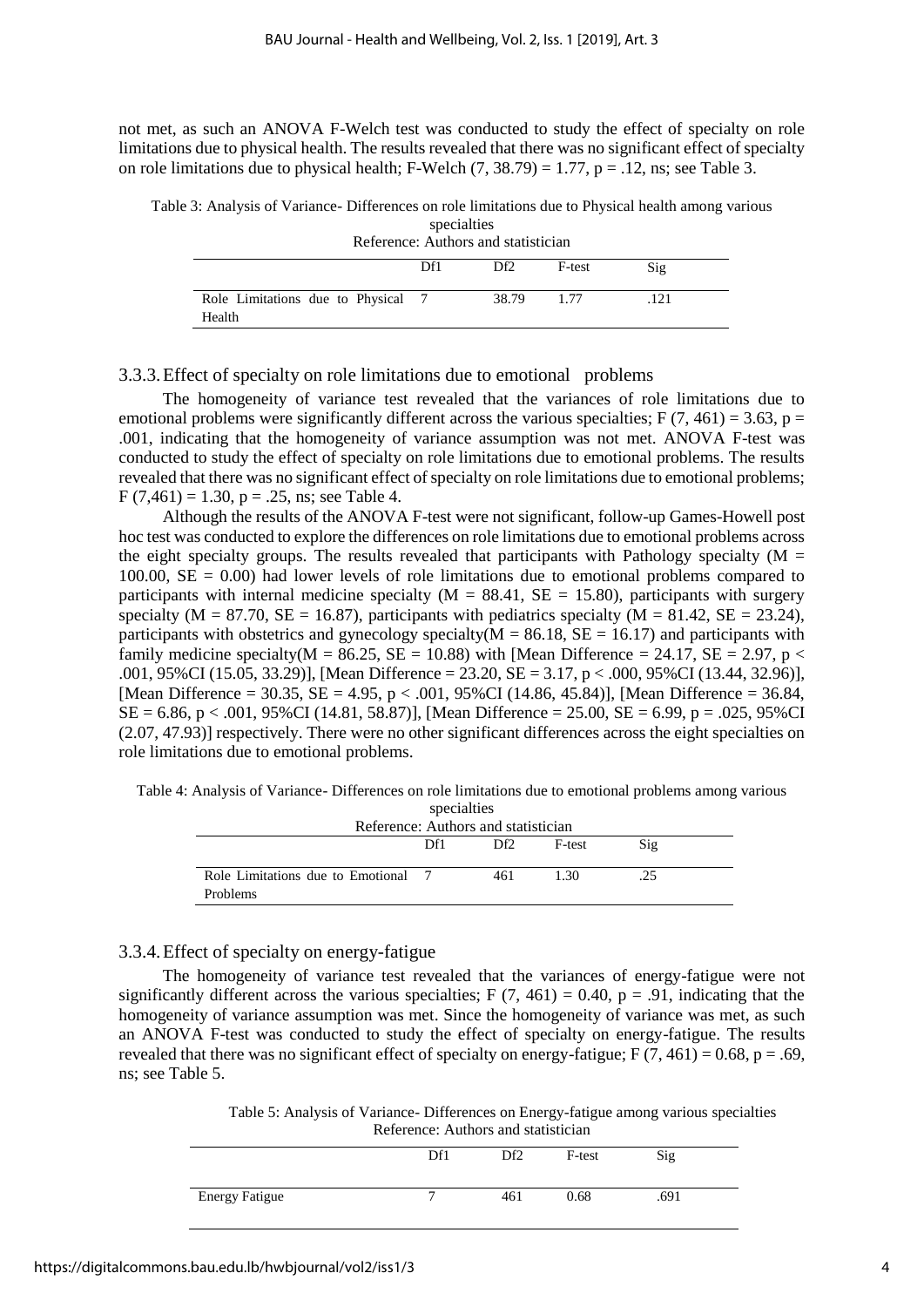#### 3.3.5.Effect of specialty on emotional well-being

The homogeneity of variance test revealed that the variances of emotional wellbeing were not significantly different across the various specialties; F  $(7, 461) = 1.05$ , p = .40, indicating that the homogeneity of variance assumption was met. Since the homogeneity of variance was met, as such an ANOVA F-test was conducted to study the effect of specialty on emotional wellbeing. The results revealed that there was no significant effect of specialty on emotional wellbeing; F (7, 461) = .91, p  $= .50$ , ns; see Table 6.

Table 6: Analysis of Variance- Differences on Emotional well-being among various specialties Reference: Authors and statistician

|                            | DF <sup>1</sup> | DĐ  | F-test | Sig  |  |
|----------------------------|-----------------|-----|--------|------|--|
| <b>Emotional Wellbeing</b> |                 | 461 | 0.91   | .502 |  |

#### 3.3.6.Effect of specialty on social functioning

The homogeneity of variance test revealed that the variances of social functioning were significantly different across the various specialties;  $F(7, 461) = 2.24$ ,  $p = .030$ , indicating that the homogeneity of variance assumption was not met. As such, ANOVA F-Welch test was conducted to study the effect of specialty on social functioning. The results revealed that there was a significant effect of specialty on social functioning;  $F(7, 43.57) = 8.19$ ,  $p < .001$ ; see Table 7.

Follow-up Games-Howell post hoc test was conducted to explore the differences on social functioning across the eight specialty groups. The results revealed that participants with Laboratory Medicine specialty ( $M = 95.00$ ,  $SE = 6.85$ ) had higher levels of social functioning compared to participants with internal medicine specialty ( $M = 73.83$ ,  $SE = 27.07$ ), participants with surgery specialty ( $M = 71.79$ ,  $SE = 24.53$ ), participants with pediatrics specialty ( $M = 69.03$ ,  $SE = 25.50$ ) and participants with obstetrics and gynecology specialty( $M = 64.14$ ,  $SE = 27.29$ ) with [Mean Difference  $= 21.17$ , SE = 3.74, p = .005, 95%CI (6.75, 35.59)], [Mean Difference = 23.21, SE = 3.67, p = .003, 95%CI (8.79, 37.63)], [Mean Difference = 25.97, SE = 4.37, p < .001, 95%CI (10.79, 41.15)], [Mean Difference = 30.86,  $SE = 5.38$ ,  $p < .001$ , 95%CI (13.15, 48.56)], respectively. There were no other significant differences across the eight specialties on social functioning.

Table 7: Analysis of Variance- Differences on social Functioning among various specialties

| Reference: Authors and statistician |     |       |        |      |  |
|-------------------------------------|-----|-------|--------|------|--|
|                                     | Df1 | Df2   | F-test | Sig  |  |
| Social Functioning                  |     | 43.57 | 8.19   | .000 |  |

#### 3.3.7.Effect of specialty on pain

The homogeneity of variance test revealed that the variances of pain were significantly different across the various specialties; F  $(7, 461) = 3.91$ , p < .001, indicating that the homogeneity of variance assumption was not met. Since the homogeneity of variance was not met, as such an ANOVA F-Welch test was conducted to study the effect of specialty on pain. The results revealed that there was no significant effect of specialty on pain; F-Welch  $(7, 40.81) = 2.06$ , p = .07, ns; see Table 8.

Table 8: Analysis of Variance- Differences on Pain among various specialties

|     |    | Reference: Authors and statistician |  |
|-----|----|-------------------------------------|--|
| Df1 | DŁ | E-test                              |  |

|      | Df1          | Df2 | F-test | Sig |
|------|--------------|-----|--------|-----|
| Pain | 7 40.81 2.06 |     |        | .07 |

# 3.3.8.Effect of specialty on general health

The homogeneity of variance test revealed that the variances of general health were not significantly different across the various specialties;  $F(7, 461) = 1.49$ ,  $p = .19$ , ns, indicating that the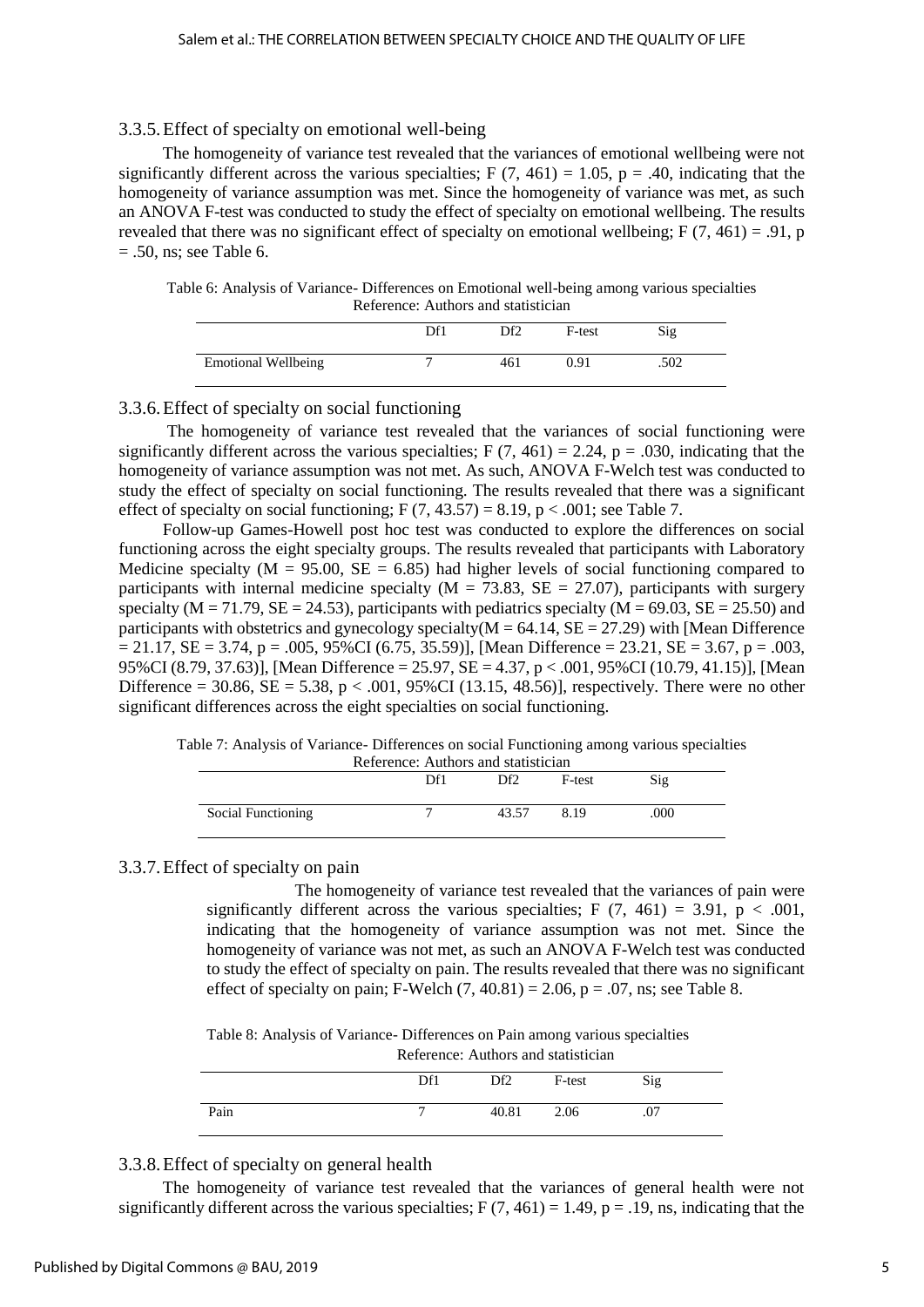homogeneity of variance assumption was met. Since the homogeneity of variance was met, as such an ANOVA F-test was conducted to study the effect of specialty on general health.

The results revealed that there was no significant effect of specialty on general health; F (7,  $461$ ) = 1.96, p = .06, ns; see Table 9.

| Table 9: Analysis of Variance-Differences on Pain among various specialties |
|-----------------------------------------------------------------------------|
| Reference: Authors and statistician                                         |

|                | Df1 | Df2 | F-test | Sig  |
|----------------|-----|-----|--------|------|
| General Health |     | 461 | 1.96   | .059 |

3.3.9 Effect of Specialty on Personal Satisfaction with Lifestyle:

The homogeneity of variance test revealed that the variances of Personal Satisfaction were not significantly different across the various specialties;  $F(7, 461) = 1.70$ ,  $p = .11$ , ns, indicating that the homogeneity of variance assumption was met. Since the homogeneity of variance was met, as such an ANOVA F- test was conducted to study the effect of specialty on personal satisfaction. The results revealed that there was a significant effect of specialty on personal satisfaction; F  $(7, 461) = 2.48$ , p  $= .016$ ; see Table 10.

Follow-up Games-Hall post hoc test was conducted to explore the differences on personal satisfaction across the eight specialty groups. The results revealed that participants with Pediatrics specialty ( $M = 3.001$ ,  $SE = 1.24$ ) specialty had lower levels of personal satisfaction compared to those with pathology specialty  $(M = 1.71, SE = 0.76)$ ; [Mean Difference = 1.29,  $SE = 0.32$ , p = .037, 95%CI (0.07, 2.50)]. There were no other significant differences across the eight specialties on personal satisfaction.

Table 10: Analysis of Variance- Differences on personal satisfaction with lifestyle among various specialties Reference: Authors and statistician

|                                      | Df1 | Df <sub>2</sub> | F-test | Sig |
|--------------------------------------|-----|-----------------|--------|-----|
| Personal satisfaction with lifestyle |     | 461             | 2.84   | 016 |

# **4. DISCUSSION**

Most medical students face the dilemma of choosing a suitable specialty. One of the most important factors that impact their choice is the physician's lifestyle. The influence of specialty choice on this particular factor has been the target of several studies. Lifestyle comprises complex elements that are difficult to evaluate. This study assessed the Lebanese physicians' lifestyle among different specialties based on the international survey SF-36, which highlights eight scales (physical functioning, role limitation due to physical health problems, role limitation due to emotional problems, energy/fatigue, emotional well-being, social functioning, pain, and general health), all of which had a very good reliability (alfa $> 0.7$ ). 470 complete responses were evaluated and grouped within eight specialties: internal medicine (34.1%), surgery (31.6%), pediatrics (14.3%), obstetrics and gynecology (8.1%), family medicine (6.0%), laboratory medicine (1.1%), pathology (1.5%), and radiology (3.4%).

On average, participants expressed high scores on all eight scales which implied favorable health states with high levels of physical functioning, energy and fatigue, emotional well-being, social functioning, general health and low levels of role limitations due to physical health and role limitations due to emotional problems and pain demonstrating an overall favorable health state.

Yet, specialty choice had a significant effect only on three scales; physical functioning, social functioning and role limitations due to emotional problems.

To begin with, the findings confirmed that specialty choice had a clear effect on physical functioning (Plays out a wide range of physical activities comprising the most vigorous as a result of health). Family medicine physicians had better physical functioning compared to those with pediatrics specialty. On the other hand, laboratory medicine had better physical functioning compared to internal medicine, surgery, pediatrics, obstetrics and gynecology and radiology. There was no significant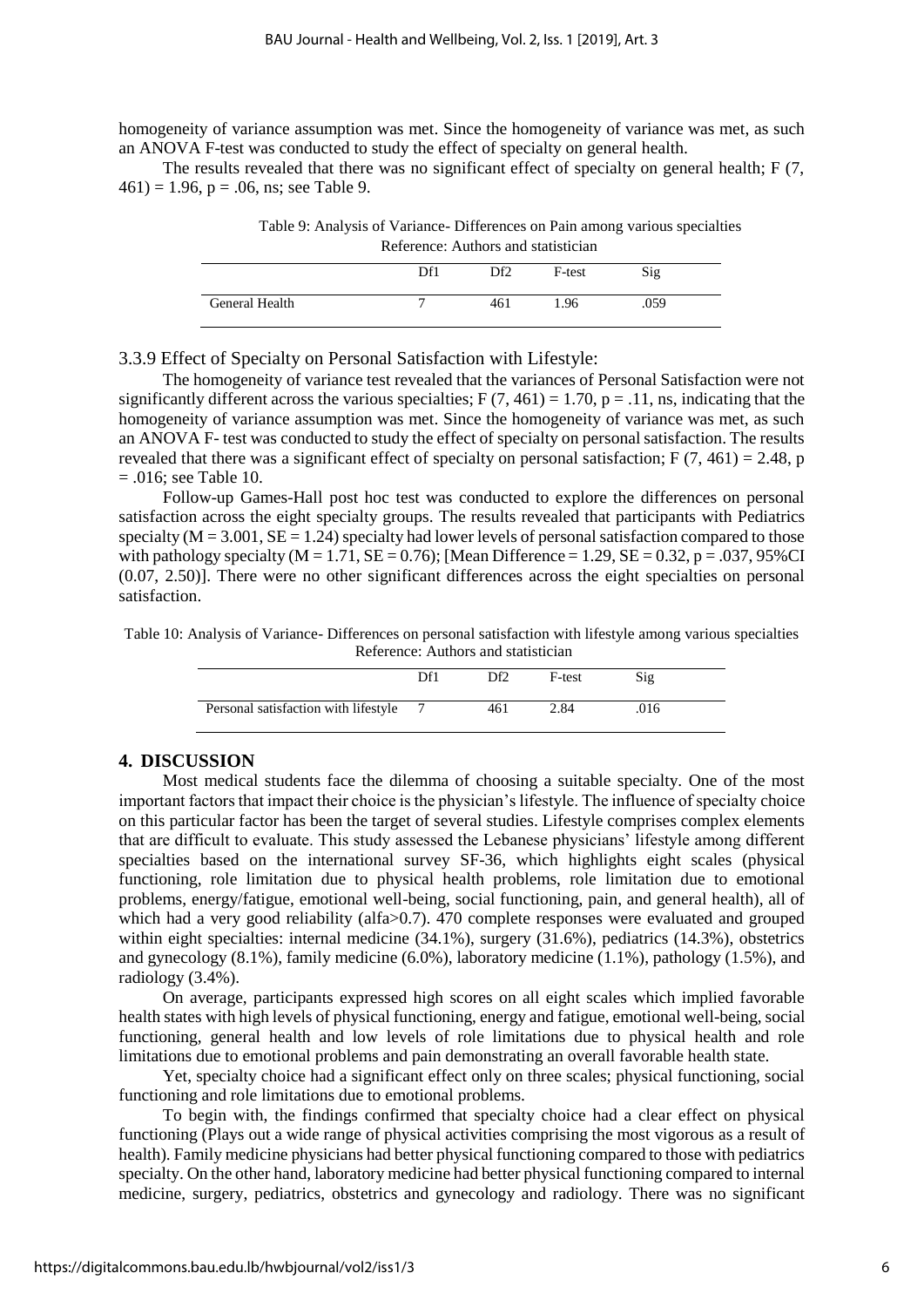difference between family medicine and laboratory medicine both were considered to have the best physical functioning among the others.

Even though physical functioning was affected by specialty and showed a significant difference in between specialties, role limitation due to physical health was not affected by specialty choice.

Social functioning; performing typical social events without any inconvenience due to specialty; was also significantly affected by specialty. In fact, laboratory medicine was better than most of the other specialties (internal medicine, surgery, pediatrics and obstetrics and gynecology).

Moreover, specialty affected the physician's role limitation due to emotional problems, which indicates that there are no issues with work or other day by day exercises because of emotional problems; revealing that pathologists had the least limitations in comparison to internal medicine, surgery, pediatrics, family medicine, obstetrics and gynecology physicians.

However, specialty's effect on the physician's emotional well-being showed no significant relation. Some studies had the ability to point out the single best specialty lifestyle (Dorsey et al, 2003; Dezee et al, 2013). Yet, they depended on subjective surveys asking students to rate the lifestyle of each specialty (Dezee et al, 2013) or studied the percentage of students getting into each specialty (Dorsey et al, 2003), using this data as a marker of a good lifestyle in this specialty rather than using an international objective scale. However, the use of SF-36 in this study allowed getting the comparison between different specialties rather than selecting the best specialty lifestyle.

Considering that the specialty with the best lifestyle was the one that scored highest on most of the significant scales, family medicine scored highest on the physical functioning scale; pathology scored best on the role limitation due to emotional problems and laboratory medicine scored highest on both physical and social functioning scales. Laboratory medicine will be therefore considered the specialty with the best lifestyle within the Lebanese physicians.

To the best of our knowledge, nothing was mentioned about choosing laboratory medicine due to optimal lifestyle over other specialties in other countries. As for the family medicine, it was found to be the most chosen specialty in Canada and the least chosen specialty in USA and France. In USA and France, the family physicians (as primary care) have a big load since the patient first goes to them and is then referred to other specialties if needed.

Yet in Lebanon, primary care services are not well developed and so patients don't present to family physicians as their first option. In USA and France, pediatrics and Obstetrics and Gynecology were of the least chosen specialties.

This Lebanese study came to show that pediatrics and Obstetrics and Gynecology did not get high scores on the SF-36 scales which can explain a hectic lifestyle affecting the rate of choosing such specialties. Although Lebanese surgeons and internists were not among those with the best lifestyle, surgery and internal medicine were highly chosen in New Zealand which may be due to cultural factors such as high salaries.

Furthermore, comparison was made between the level of satisfaction among Lebanese physicians of different specialties through a direct question reflecting personal satisfaction with their lifestyle. Pathologists showed higher satisfaction than pediatrics. Yet, there were no other significant relations. However, when looking at the means plot, the specialty with the highest level of satisfaction was pathology, followed by in a descending order, family medicine, laboratory medicine, surgery, internal medicine, obstetrics and gynecology, and lastly radiology. A study conducted in Boston, USA, demonstrated that pathology and emergency medicine were among the five specialties with the most career personal satisfaction (Xu et al, 2016).

On the other hand, a few limitations were met during the conduction of this research. First, the usage of an online survey gave a low representative sample of laboratory medicine and pathology compared to internal medicine and surgery. Second, using the simple random methodology in this study came out with an unequal distribution of the sample size among different specialties: Internal medicine constituted almost one third of the participants (34.1%), followed by surgery (31.6%), while laboratory medicine and pathology represented only 1.1% and 1.5% respectively of the total participants. Third, SF-36 did not take into account the sleep variable which may play an important role in one`s lifestyle.

#### **5. CONCLUSIONS**

At the end of this study, we conclude that specialty choice does indeed have a significant correlation with the quality of life attained by Lebanese physicians; especially with respect to physical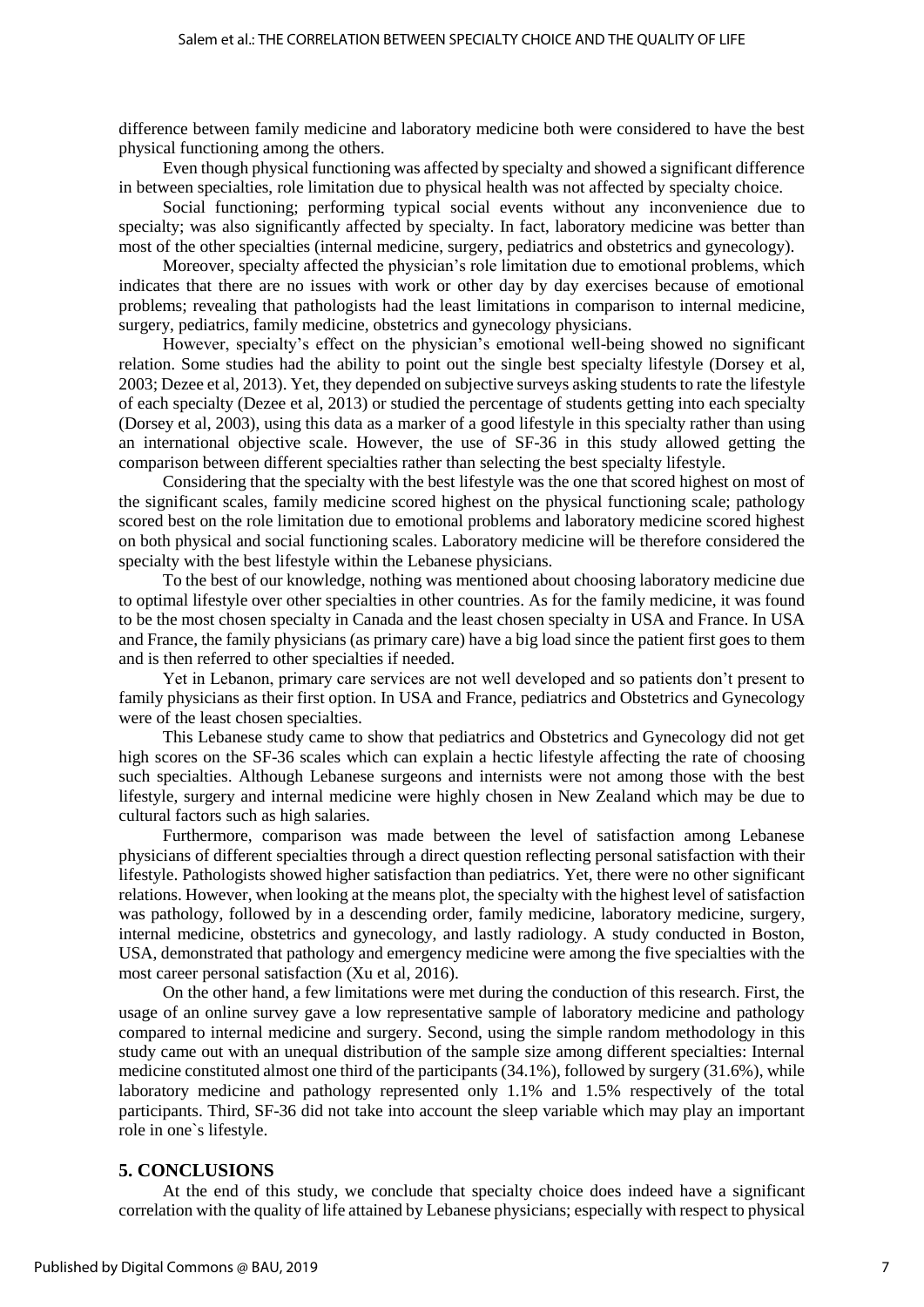functioning, social functioning and role limitations due to emotional problems. The specialties that have reflected the finest lifestyle regarding these three factors were laboratory medicine, family medicine, and pathology.

This study also concludes that pathology specialists were most satisfied with their quality of life. This paper emphasizes the correlation between specialty choice and physicians' quality of life for medical students; for it would be more helpful to choose a specialty with prior knowledge about all its aspects to prevent future regret regarding this choice.

# **ACKNOWLEDGMENT**

We would like to thank Mr. Fahed Hassan for helping in data analysis and statistics.

# **REFERENCES**

 Akl, E. A., El-Asmar, K., Maroun, N., Khater-Menassa, B., & Adibs, S. (2011). Financial characteristics and satisfaction of physicians practicing in Lebanon: a survey study. *The Lebanese medical journal*, 60(3), 148-152.

 Bazargan, M., Makar, M., Bazargan-Hejazi, S., Ani, C., & Wolf, K. E. (2009). Preventive, lifestyle, and personal health behaviors among physicians. *Academic Psychiatry*, 33(4), 289-295.

- Cooper, C. L., Rout, U., & Faragher, B. (1989). Mental health, job satisfaction, and job stress among general practitioners. *Bmj*, 298(6670), 366-370.

- Cornuz, J., Ghali, W. A., Di Carlantonio, D., Pecoud, A., & Paccaud, F. (2000). Physicians' attitudes towards prevention: importance of intervention-specific barriers and physicians' health habits. *Family practice*, 17(6), 535-540.

- Deary, I. J., Blenkin, H., Agius, R. M., Endler, N. S., Zealley, H., & Wood, R. (1996). Models of job-related stress and personal achievement among consultant doctors. *British journal of Psychology*, 87(1), 3-29.

 De Souza, L. C. L., Mendonça, V. R., Garcia, G. B., Brandão, E. C., & Barral-Netto, M. (2015). Medical specialty choice and related factors of Brazilian medical students and recent doctors. *PloS one*, *10*(7).

- DeZee, K. J., Byars, L. A., Magee, C. D., Rickards, G., Durning, S. J., & Maurer, D. (2013). Ratings of Specialties' Lifestyles by Fourth-Year US Medical Students with a Military Service Obligation. *Family medicine*, 45(4), 240-6.

- Dorsey, E. R., Jarjoura, D., & Rutecki, G. W. (2005). The influence of controllable lifestyle and sex on the specialty choices of graduating US medical students, 1996–2003. *Academic Medicine*, 80(9), 791-796.

- Dorsey, E. R., Jarjoura, D., & Rutecki, G. W. (2003). Influence of controllable lifestyle on recent trends in specialty choice by US medical students. *Jama*, 290(9), 1173-1178.

 Fincher, R. M. E. (2004). The road less traveled—attracting students to primary care. *New England Journal of Medicine*, *351*(7), 630-632.

- Hauer, K. E., Durning, S. J., Kernan, W. N., Fagan, M. J., Mintz, M., O'Sullivan, P. S., ... & Reddy, S. (2008). Factors associated with medical students' career choices regarding internal medicine. *Jama*, *300*(10), 1154-1164.

- Marschall, J. G., & Karimuddin, A. A. (2003). Decline in popularity of general surgery as a career choice in North America: review of postgraduate residency training selection in Canada, 1996– 2001. *World journal of surgery*, *27*(3), 249-252.

 Minor, S., Poenaru, D., & Park, J. (2003). A study of career choice patterns among Canadian medical students. *The American Journal of Surgery*, 186(2), 182-188.

- Schwartz, R. W., Jarecky, R. K., Strodel, W. E., Haley, J. V., Young, B., & Griffen Jr, W. O. (1989). Controllable lifestyle: a new factor in career choice by medical students. *Academic Medicine*, 64(10), 606-609.

 Ware, J. E., & Gandek, B. (1998). Overview of the SF-36 health survey and the international quality of life assessment (IQOLA) project. *Journal of Clinical Epidemiology*, 51(11), 903-912.

 Wright, B., Scott, I., Woloschuk, W., & Brenneis, F. (2004). Career choice of new medical students at three Canadian universities: family medicine versus specialty medicine. *Canadian Medical Association Journal*, 170(13), 1920- 1924.